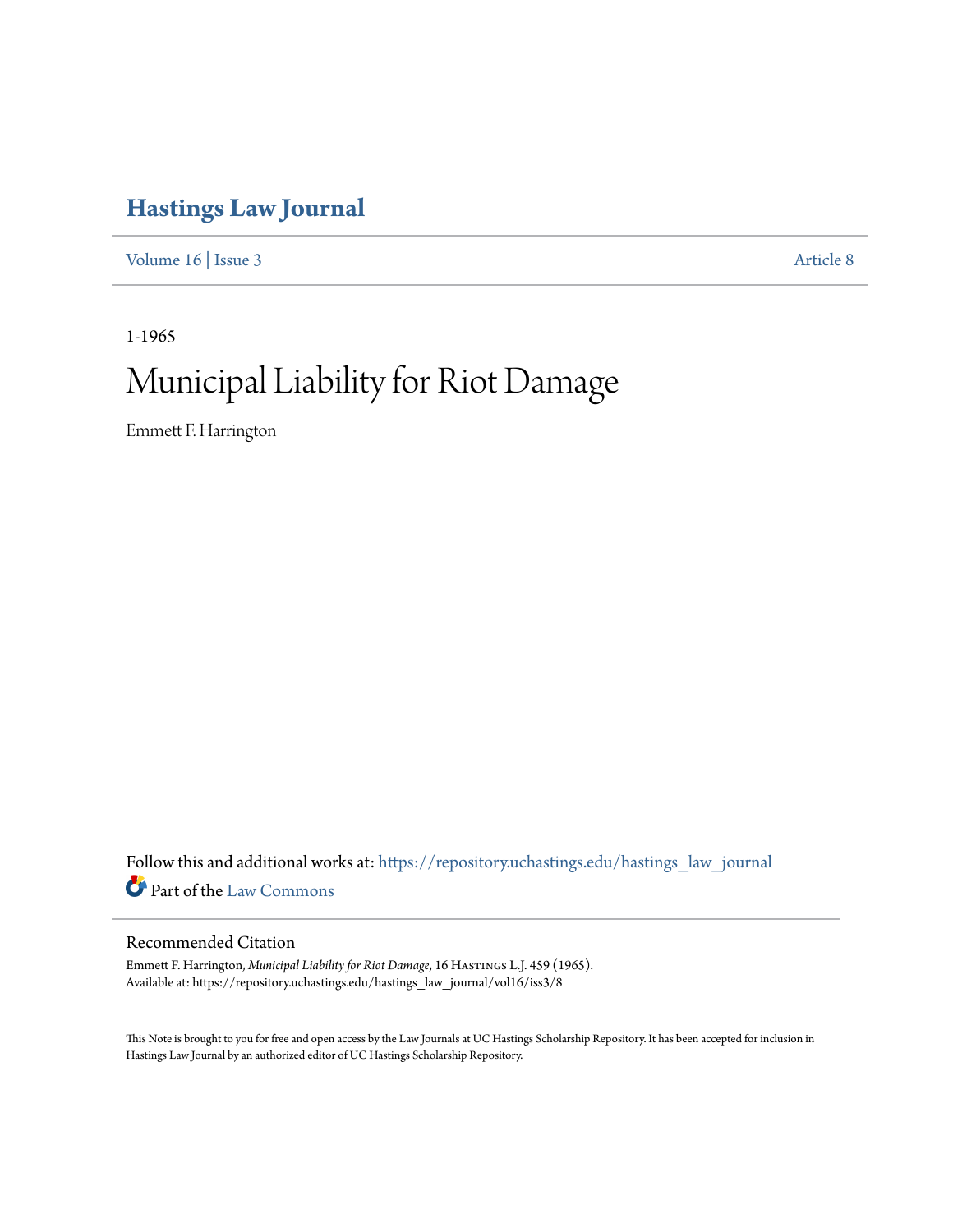if they contain less than six rooms for rent and if actually occupied by the proprietor.13 2 Any place of public accommodation otherwise included in title II is not affected by the act if it is found not to affect interstate commerce and the discrimination is unsupported by state action. 133 For instance, if a substantial portion of the products sold in an establishment engaged in selling food have not moved in interstate commerce, state action will still have to be found,  $134$  since individual discrimination is not proscribed by the act unless the interstate commerce requirement is fulfilled. 135 However, the Court has indicated in *Heart of Atlanta Motel, Inc. v. United States136* that practically any establishment enumerated in the act as a place of public accommodation may fulfill the commerce requirement. So long as interstate commerce "feels the pinch,"137 it matters not how local the operation which "applies the squeeze."138

In the event that an establishment is found not to be a place of public accommodation within the meaning of the act, the Court may again be called upon to consider the distinctions between state action prohibited by the fourteenth amendment and individual discrimination. Today the state action concept has reached a delicate point of balance between equality in places of public accommodations and liberty in the enjoyment of property. But unless the scales are tipped by a change in the composition of the Supreme Court or by one Justice being persuaded by his opposing brothers' argument, state action will not be found where a property owner simply employs state police, trespass laws, and courts to enforce his policy of racial discrimination.

*Hugh S. Johnston\**

## **MUNICIPAL LIABILITY FOR RIOT DAMAGE**

The vigor of the civil rights movement has on a few occasions taken a destructive turn. Some protests in both northern and southern cities, whatever good they have done, have also caused property damage and personal injury on a large scale.<sup>1</sup>

Who should pay for such damge? It is the responsibility of local government

**1** Outbreaks in Harlem in 1935 and 1943 left nine dead, some 600 injured and property damage estimated at six million dollars. The 1964 Harlem riots saw one person killed, 140 injured, and over 500 cases of property damage reported. Time, July **31,** 1964, **p. 11, 15, 16.**

<sup>13242</sup> **U.S.C.A. §** 2000a(b)(1) (1964). 13342 **U.S.C.A.** § 2000a(b) (1964). 13442 U.S.C.A. § 2000a(c) (1964). '35 42 U.S.C.A. § 2000a(b) (1964). **136379 U.S.** 241 (1964). 137United States v. Women's Sportswear Mfg. Ass'n, **336** U.S. 460, 464 (1949). **<sup>138</sup>***Ibid.* **\*** Member, Second Year Class.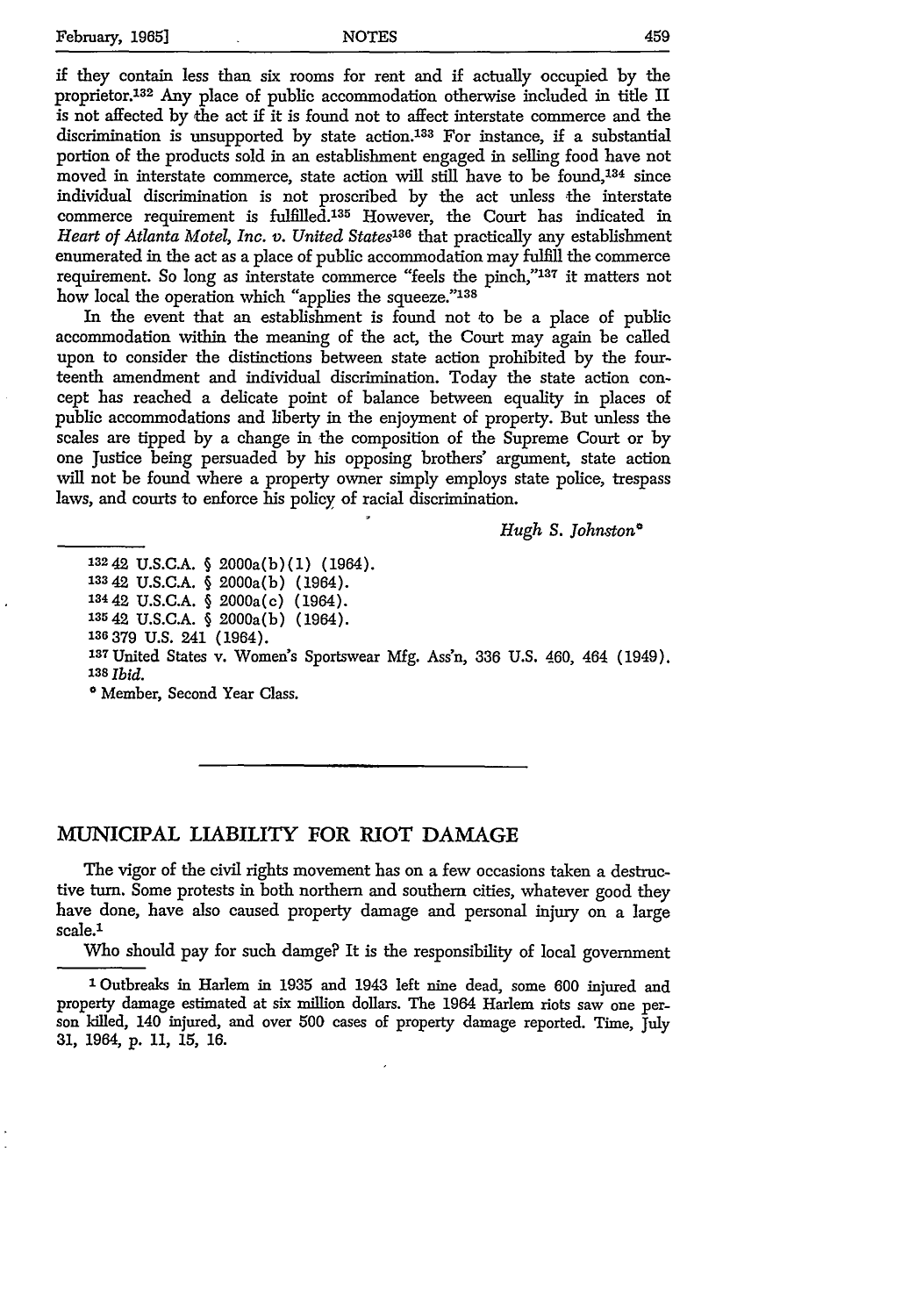to maintain order. Does it follow, then, that a person damaged **by** a public disorder can recover from the municipality which failed to keep the peace?

In England and in some American jurisdictions he may. The development and scope of this form of relief is our subject.

### *History of Communal Liability*

The protection of life and property within its boundaries by a county or municipality is considered a "governmental" and not a "proprietary" function.<sup>2</sup> Traditional notions of sovereign immunity shield local government from liability for failures which are purely "governmental."3 Hence, in the absence of a statute abrogating this immunity, an injured citizen has no action against his municipality no matter how derelict it has been in maintaining order.4

Long before the doctrine of municipal immunity took shape, however, statutes in England imposed liability on the citizens of the "hundred" for *crimes* committed in their neighborhood. <sup>5</sup>**By** the thirteenth century that practice was firmly established and embodied in the Statute of Winchester.<sup>6</sup> The people of an area in which a felony or robbery had occurred would have to make good whatever monetary loss had been suffered unless they could deliver the responsible criminals to the king's officers within forty days.7 The tone of Winchester indicates clearly the policy argument behind the enactment. It opens with a flurry of righteous disgust:

Forasmuch as from Day to Day, Robberies, Murthers, Burnings, and Theft, be more often used than they have been heretofore, and Felons cannot be attainted **by** the Oath of Jurors, which had rather suffer Strangers to be robbed, and so pass without Pain, than indite the Offenders .... **8**

2 Gianfortone v. New Orleans, 61 Fed. 64 (C.C.E.D. La. 1894); see Annot., **13** A.L.R. 751 (1921); 18 McQumlin, Municipal Corporations § 53.145 (3d ed. rev. 1963).

**3** See James, *Tort Liability of Local Governmental Units and Their Officers,* 22 **U.** Cm. L. REv. 610 (1955); Smith, *Municipal Tort Liability,* 48 MicH. L. REV. 41 (1949).

**4** Clear Lake Water Works Co. v. Lake County, 45 Cal. **90 (1872);** Reid v. City of Niagara Falls, **29** Misc. **2d** 855, **216 N.Y.S.2d 850** (Sup. Ct. **1963);** King v. City of New York, **3** Misc. **2d** 241, **152 N.Y.S.2d 110** (Sup. Ct. **1956);** see 20 **C.J.S.** *Counties* § **219** (1940); Annot., **52** A.L.R. 562 **(1928).**

**<sup>5</sup>**Immunity for local government, while it may have existed earlier, assumed its present form near the end of the eighteenth century. See Russell v. Men of Devon, 2 Term. Rep. **667, 100** Eng. Rep. **359 (1798);** authorities cited note **3** *supra.* The practice of imposing liability on the "hundred" dates from the eleventh century. See Darlington v. New York, **31** N.Y. 164, **88** Am. Dec. 248 **(1865)** where the method is traced back to the reign of Canute the Dane **(1016-1035).**

**6 13** Edw. **1,** stat. 2, **c.** 2, **3 (1285).** This is often erroneously cited as the Statute of Westminster, Second, **13** Edw. **1,** stat. **1,** c. **3 (1285).**

7"And if the Country will not answer for the Bodies of such manner of Offenders, the Pain shall be such, that every Country, that is to wit, the People dwelling in the Country, shall be answerable for the robberies done, and also the Damages; so that the whole Hundred where the Robbery shall be **done...** shall be answerable... **13** Edw. **1,** stat. 2, c. 2 **(1285). sid c.** 1.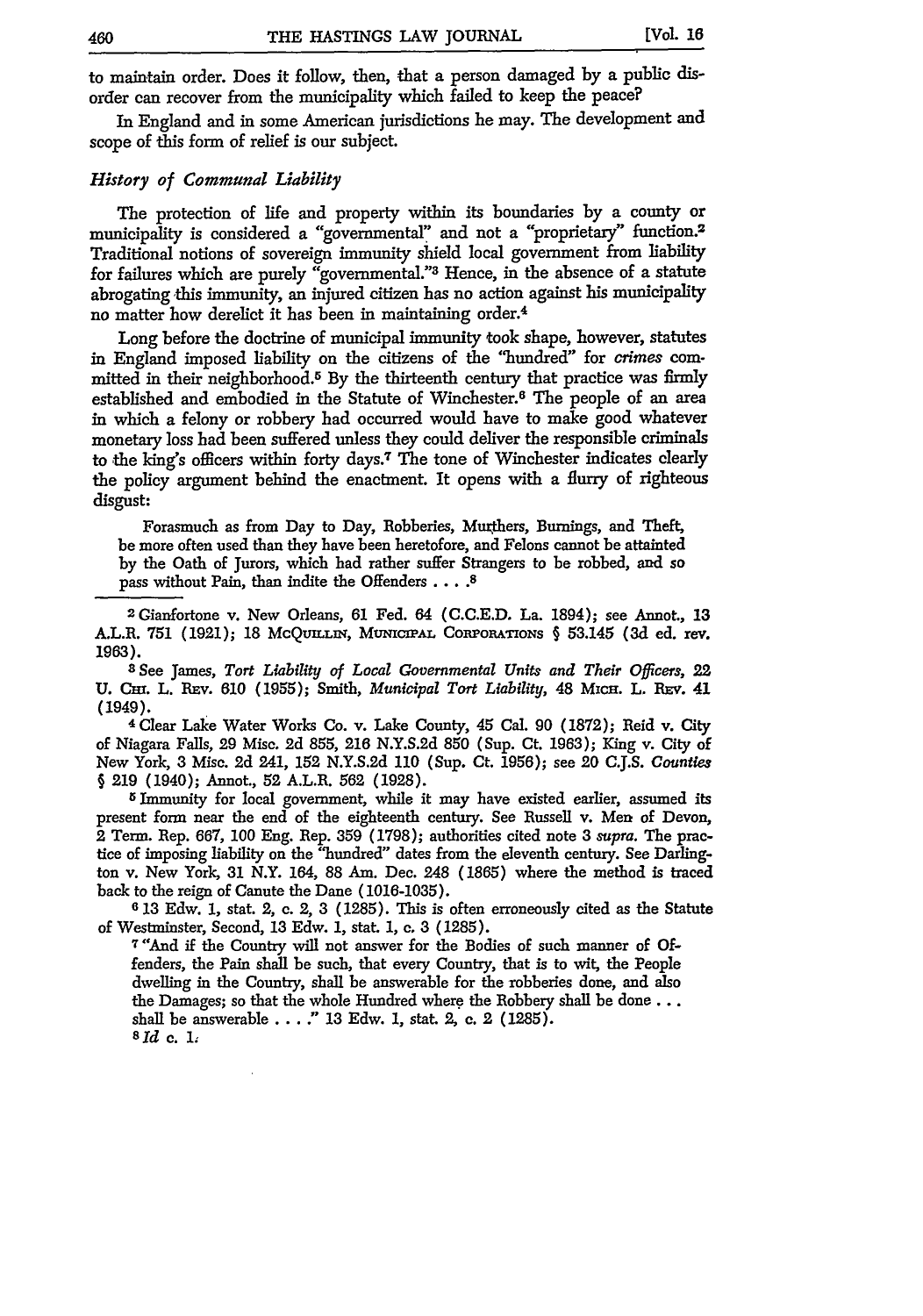Primary responsibility for keeping the peace rested on the people of the "hundred" who were obliged to pursue felons by hue and cry and bring them to trial.<sup>9</sup> If they chose to be less than diligent in their pursuit, let them pay for their leisure.

The theory (as well as the tone) of the Statute of Winchester was first specifically applied to "riots and tumults" in what has become known as the English Riot Act of 1714.10 **By** this act the inhabitants of the "hundred" wherein persons had unlawfully assembled were made liable to compensate anyone whose property was damaged by the assembly.<sup>11</sup> Provisions of Winchester and the Riot Act, along with related acts,<sup>12</sup> survived in their original form until 1827 when they were repealed in connection with a program of statutory revision.<sup>13</sup> Their remedies relative to riot damage were immediately embodied in new legislation. <sup>14</sup>

The present English statute is the Riot (Damages) Act of 1886.15 Its provisions are virtually the same as those of the 1714 act. The political subdivision upon which liability is imposed is now the "police district," but that liability is still absolute and the cost of it is still to be offset **by** taxation within the district.

#### *The American Position*

In spite of this unbroken series of statutes in England, the notion of communal liability for riot damage was not widely received as a part of the common law in this country.<sup>16</sup> But the appeal of communal liability as an equitable method of spreading the loss, and as a stimulus for public interest in law enforcement<sup>17</sup> has prompted a significant minority of our states to create that liability **by** statute.18

**9 3** Edw. 1, c. 9 (1275).

**101** Geo. 1, stat. 2, c. **5** (1714).

<sup>11</sup> The provision whereby the "hundred" could save itself from liability by apprehending the wrongdoers within forty days was left out of the Riot Act of 1714. Failure to apprehend continued as a condition precedent to liability **in** robbery, murder and similar cases but it never appeared as such in the riot legislation. Liability for riot, then, was absolute and unconditional.

**1228** Edw. 3, c. 11 (1354) simply affrmed the Statute of Winchester. 27 Eliz., c. 13 (1585) stipulated procedures for recovery and provided for spreading the cost of liability by taxation. 9 Geo. 1, **c.** 22 (1722) and 8 Geo. 2, c. 16 (1735) established more procedure. **<sup>137</sup>**& 8 Geo. 4, c. **27** (1827).

**<sup>14</sup>***Id.* c. **31** and 2 & **3** Will. 4, c. **72** (,1832).

**1549** & **50** Viet., **c. 38 (1886).**

**16Lee** v. Kansas City, **175** Kan. **729, 267 P.2d 931** (1954). See authorities cited notes 2 & 4 *supra.*

**17See** Chicago v. Sturges, 222 U.S. 313 (1911); Slaton v. City of Chicago, 8 I1M. **App.** 2d 47, 130 N.E.2d 205 (1955); Darlington v. New York, 31 N.Y. 164, 88 Am. Dec. 248 (1865); Marshall v. Buffalo, 50 **App.** Div. 149, 64 N.Y. Supp. 411 **(1900). <sup>I</sup>**

**<sup>8</sup> CoNN. GEN. STAT. Bnv.** *§* **7-108** (1958); **KAN. GEN. STAT.** *ANN. §* 12-201 (1949); Ky. Rev. Stat. ANN. § 411.100 (1963); La. Rev. Stat. § 33:5065 (1950); Me. **Rxv. STAT.** *ANN.* ch. **136,** *§* **8** (1954); Mi. **ANN. CODE** art. **82,** *§§* **1-3 (1957);** MAss. *ANN.* **LAws ch. 269,** *§* 8 (1956); Mo. Bnv. **STAT.** *§§* 537.140-.160 **(1959);** MoNT. **BEv. CODES ANN.** *§* 11-1503 (1947); **N.H.** Ray. **STAT.** *ANN. §* 31:53 (1955); **N.J. STAT.** *ANN. §§* 2A:48-1 to 48-7 (1952); N.Y. **Mumc. LAw** *§* 71; **PA. STAT. ANN.** tit. **16,** *§* 11821 (1956); R.I. *G N.* LAws ANN. *§* 45-15-13 (1956); S.C. **CODE** ANN. *§* 16-107 (1962); Wis. **STAT.** *§* 66.091 (1961).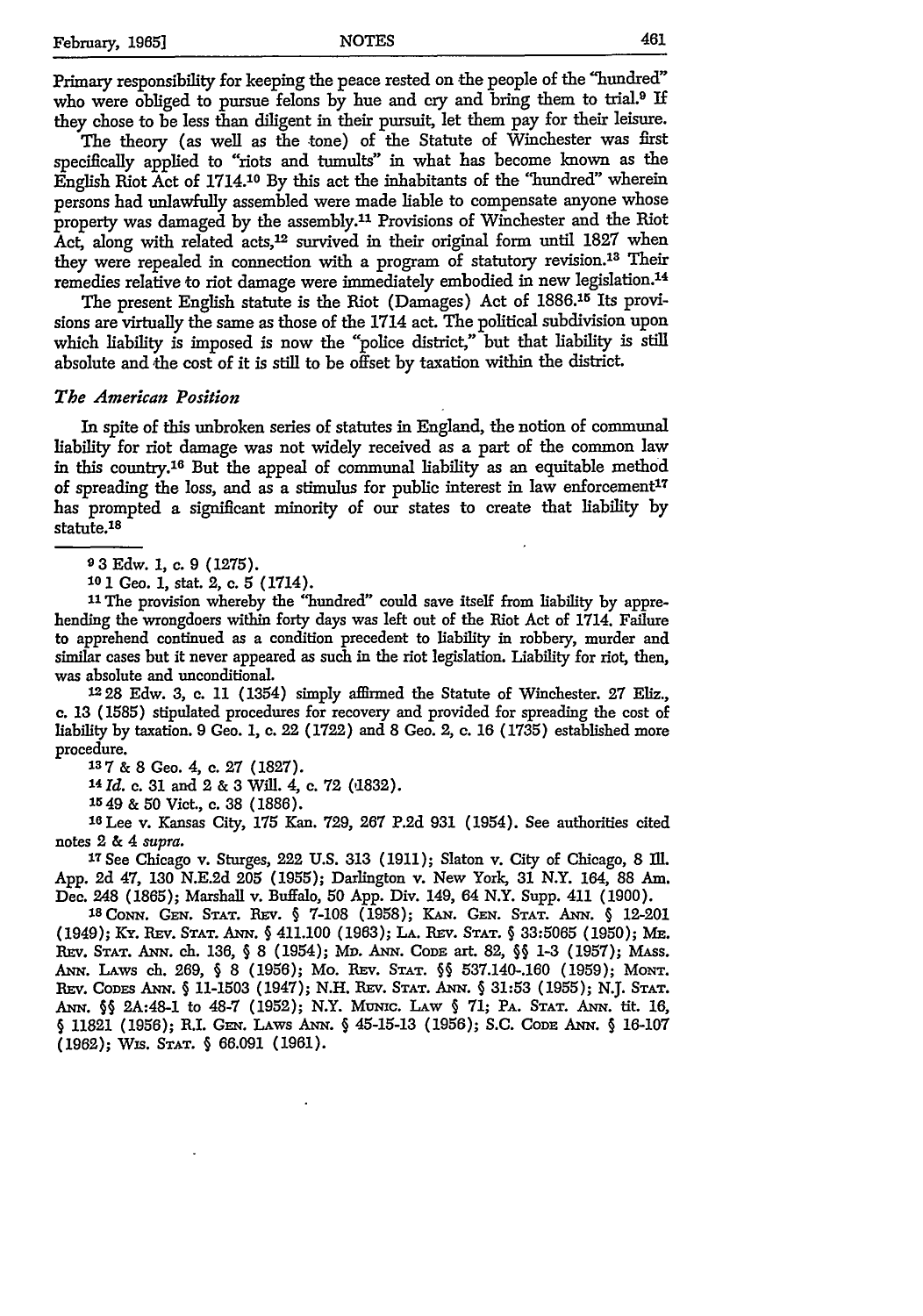Sixteen states impose liability for riot damage on the county or municipality. <sup>19</sup> The scope of the liability takes various forms. A few states allow recovery for personal injury as well as property damage, thus departing from the exclusive concern for property which we find in the English precedents. 20 A more significant departure from their historical background is seen in the Connecticut, Kentucky, and Maryland statutes. These three abandon the strict liability approach and require a showing of some dereliction of duty on the part of the government in suppressing or controlling the riot. Three other states allow only a partial recovery. 21

Only the New York statute has seen extensive use in connection with civil rights demonstrations.<sup>22</sup> In *Feinstein v. City of New York*,<sup>23</sup> the leading case arising from the 1935 Harlem riots, the court applied the New York riot damage act to compensate a businessman whose store front had been destroyed. This method of compensation, the court held, was both practical and well supported by New York precedent.2 4 When a new series of riots erupted in Harlem in 1943 the riot damage act was under a temporary suspension imposed by wartime emergency laws.25 The courts continued to recognize the principle of communal liability as firmly established, even though it was temporarily unavailable. <sup>26</sup>

It is perhaps a testimony to our national good order and discipline that the riot damage acts of most other states have found relatively little use.

#### *Municipal Liability in California*

The California riot damage statute<sup>27</sup> was typical of the communal liability laws. It was enacted in 1868 as the first statutory waiver of sovereign immunity in the State.<sup>28</sup> It applied to property damage only, imposed absolute liability on the local political entity, and allowed full recovery.

Chinese tong wars in the late nineteenth century led to use of the statute on two occasions.29 A farm labor riot in this century gave rise to the leading Cali-

**'9** *Ibid.*

**<sup>20</sup>**Connecticut, Kansas, and Wisconsin. <sup>2</sup> 1 Maine, Massachusetts, and Rhode Island allow 3/4 recovery.

**22** For a review of seventy years of litigation under the New York statute, see N.Y. Law Journal, July 30, 31, 1964, p. 1.

**23 157** Misc. 157, 283 **N.Y.S.** 335 (City of New York Munic. Ct. 1935). <sup>24</sup> Darlington v. New York, 31 N.Y. 164, 88 Am. Dec. 248 (1865); Marshall v. Buffalo, 50 App. Div. 149, 64 N.Y. Supp. 411 (1900). **<sup>25</sup>**See Finkelstein v. City of New York, 182 Misc. 271, 47 N.Y.S.2d 156 (Sup. Ct.

1944), *aff'd,* 295 N.Y. 730, 65 N.E.2d 432 (1946). **<sup>26</sup>**Blumldn v. City of New York, 183 Misc. 31, 47 N.Y.S.2d 492 (Sup. Ct. 1944);

Butchers' Mut. Cas. Co. v. City of New York, 182 Misc. 809, 52 N.Y.S.2d 121 (Sup. Ct. 1944); D & D Chemist Shops v. City of New York, 181 Misc. 686, 47 N.Y.S.2d 163 (Sup. Ct. 1944), *rev'd,* **269** App. Div. 741, 55 N.Y.S.2d 114 (1945); 146 W. 117th St. v. City of New York, **50** N.Y.S.2d 569 (City of New York, City Ct. 1944).

**27** Cal. Stats. 1949, ch. 81, § 1. As codified this enactment was **CAL.** GOV'T **CoDE** §§ 50140-45. **<sup>2</sup> <sup>8</sup>See** David, *Municipal Tort Liability in California,* 7 So. **CAL. L. REv. 372, 380**

(1934). **<sup>29</sup>**Bartlett v. San Francisco, **63** Cal. **156 (1883);** Wing Chung v. Los Angeles, 47

Cal. **531 (1874).**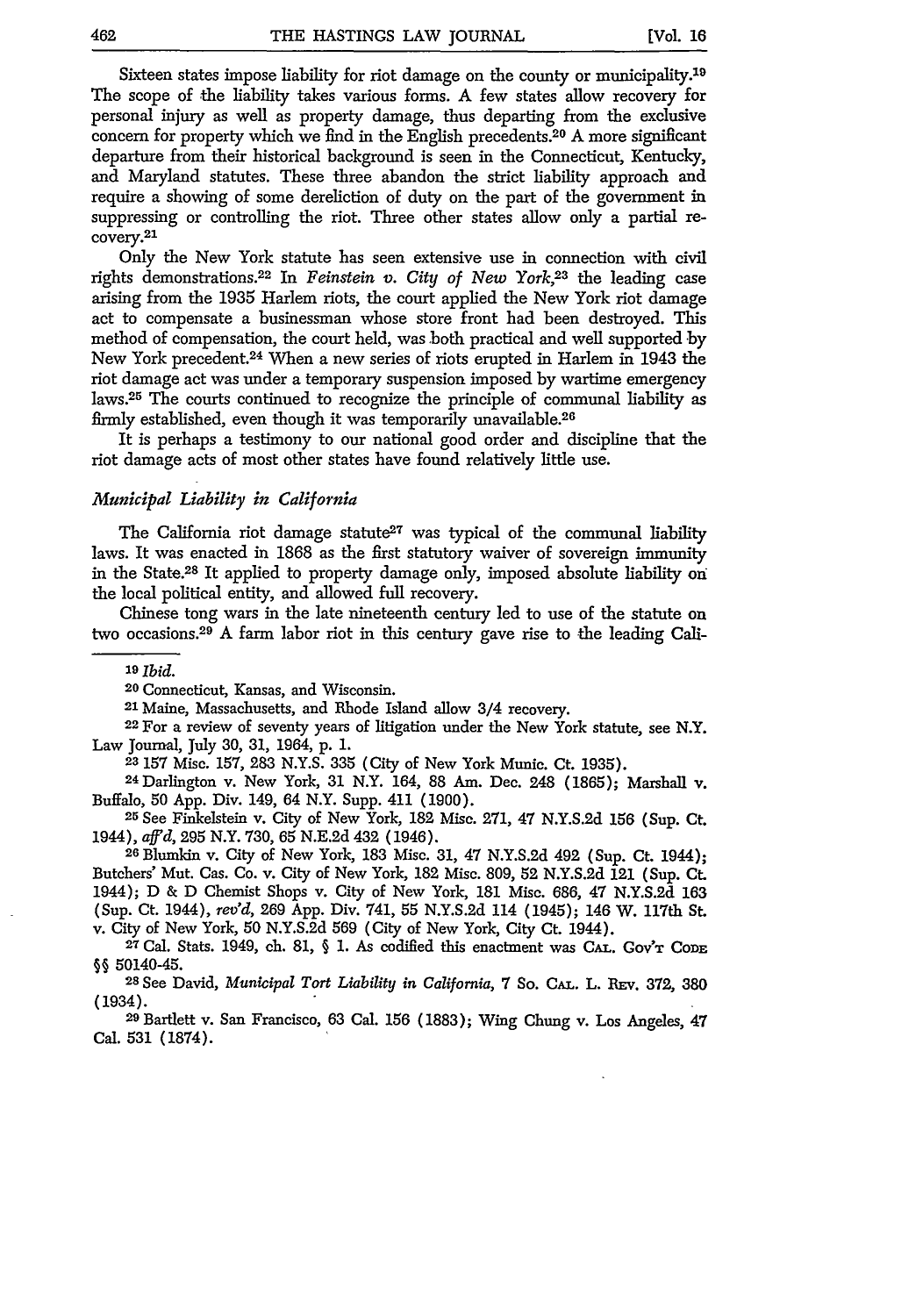fomia case on municipal liability.3° But the statute seems to have been called upon rarely. It appears as the basis of relief in only three other reported cases.<sup>31</sup>

In 1963, after ninety-five years of living with municipal liability for riot damage, the California legislature repealed the statute. $32$  The repeal came as one of the many consequences of the *Muskopf v. Coming Hosp. Dist.* case.<sup>33</sup>*Muskopf* held that the doctrine of sovereign immunity was "mistaken and unjust" and would no longer protect governmental entities from civil liability for their torts. Thus most California statutes dealing with governmental immunity became anomalies. They had been drafted under the assumption that the underlying rule was immunity. Now immunity, where it existed, was to be the exception and the underlying rule was liability.<sup>34</sup>

If this enormous change in California law cast adrift scores of statutes, leaving them abrogating something which no longer existed, it had no such effect on the riot damage act. This act imposed a liability which was absolute. While immunity was the rule it operated as a waiver of that immunity. If liability was the rule it still served to impose an *absolute* liability which would not have existed without the statute.<sup>35</sup> This function of the act was, however, not enough to save it.

The California Law Revision Commission undertook a study of the effects of the *Muskopf* decision. Their recommendations called for repeal of the now anomalous waivers of immunity, and a re-establishment of immunity by statute in selected areas.<sup>36</sup> They also recommended repeal of the riot damage act, on grounds that any imposition of absolute liability was inconsistent with the new standards of immunity urged in their report.<sup>37</sup> Most of the Commission's recommendations were enacted as law during the 1963 regular session of the legislature.<sup>38</sup> The riot damage act was repealed<sup>39</sup> and at the same time (and upon the same recommendation) provisions were enacted saving public entities and their employees from liability for failure to enforce any law.<sup>49</sup>

This combination of repeal and enactment seems to have stifled not only

3 0Agudo v. Monterey County, **13** Cal. 2d 285, 89 P.2d 400 (1939).

**<sup>31</sup>**Bank of Cal. v. Shaber, 55 Cal. 322 (1880); Clear Lake Water Works Co. v. Lake County, 45 Cal. 90 (1872); Chamon v. San Francisco, **1** Cal. Unrep. 509 (1869). **32** Cal. Stats. 1963, **Ch.** 1681, **§** 18.

**3355** Cal. **2d** 211, 359 P.2d 457, 11 Cal. Rptr. 89 **(1961).**

**34See** generally Cobey, *The New California Governmental Liability Statutes, '1* HArr. J. **LGIsLATiON 16** (1964).

**<sup>35</sup>**See Van Alstyne, *Governmental Tort Liability: Judicial Lawmaking in a Statutory Milieu, 15 STAN. L. REV. 203, 204 (1963).* 

**304 CAL. LA W REvmiON** CownviN **REP. RECOmimNDATiONS** & SnmnEs **801** (1963). **<sup>3</sup> <sup>7</sup>**"Sections 50140 through 50145 of the Government Code are inconsistent with the foregoing recommendations (relating to non-liability for failure to preserve health and safety). These sections impose absolute liability upon cities and counties for property damage caused **by** mobs or riots within their boundaries. These sections are an anachronism in modem law. They are derived from similar English laws that date back to a time when the government relied on local townspeople to suppress riots. The risk of property loss from mob or riot activity is now spread through standard provisions of insurance policies. Accordingly these sections should be repealed." *Id.* at 818. **38** Cal. Stats. 1963, ch. 1681.

*39 Id.* at **§ 18.**

**40 CAL.** GovT CODE §§ **818.2,** 821, 846.